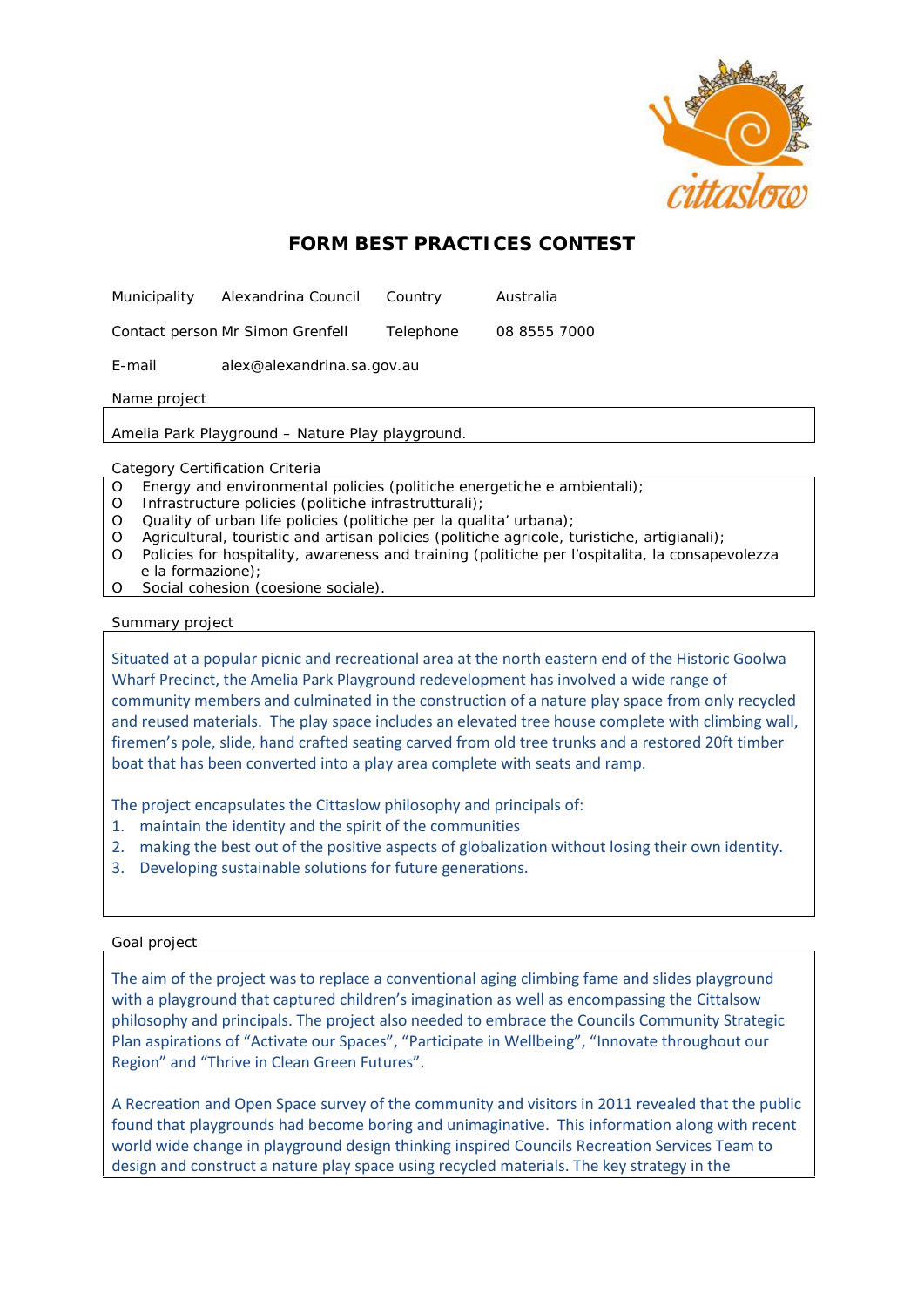

playground design was to bring nature play and imagination back into play spaces.

With the assistance of the OPAL (Obesity Prevention and Lifestyle program) consultation was undertaken with students from Investigator College reception / year 1 class and going through some exercises with them to gain some ideas of the types of play activities that could be implemented in the design. Amelia Park's playground design and construction centres around providing children with an experience that connects them with the community and its history as well as providing play structures, in a unique setting.

## Result project

The redeveloped playground culminated in the construction of a nature play space from only recycled and reused materials. The play space includes an elevated tree house complete with climbing wall, firemans pole, slide, hand crafted seating carved from old tree trunks and a restored 20ft timber boat that has been converted into a play area complete with seats and ramp.

The playground also demonstrates excellence in workmanship and aims to inspire children to work with timber and wood in the creation of structures and boats when they can see how they have been made. The popularity of this play-space will have further community benefits in health and well being in the areas of obesity and lifestyle improvement. One of the main features of the tree house was the pine tree that it is constructed around. The pine tree is a multi trunk mature tree that is roughly 80 years old. The tree in its original role provided climbing opportunities, shade and interest, because of its character of shape and multiple trunks. It was a unique undiscovered feature that provided the inspiration for the design and construction of the tree house. In consideration of the importance of shade the playground is designed and placed so that it is fully shaded in the afternoon sun, the tree house is shaded all day and the surrounding facilities of picnic tables, a barbeque and drinking fountain are also shaded by existing trees.

The material was sourced from Council depots and waste transfer stations that are a great source for surplus building materials that have been stored because they are too good to dispose of and will "come in handy one day". The tree house was mostly built out of old jetty and bridge materials. It provides a stair to the landing, a climbing net and wall, a fireman's pole and slippery slide. Under the tree house provides opportunity for exploration and imagination. The wooden boat was salvaged from Goolwa Waste and Recycling Depot, dropped off by a local resident, who had no further use for it. The history of the boat has been researched and inscribed on the side of boat. The chairs were carved from cypress pine stumps, surplus after being removed in the district. The chairs provide a place of rest and interest, showing what can be achieved using the stump of a tree as a playground asset.

This change in playground design and philosophy has already seen many positive comments and an increase in visitor numbers to the area and playground. The project further compliments the Historic Goolwa Wharf Precinct through the use of the wooden boat and has set the theme for playgrounds within Goolwa. It has further strengthened the links between the community and its heritage as well as developing community spirit. Given the success of this playground Council plan to construct a larger and more complex nature recreation playground at the Bristow Smith Reserve, 1.5km south of this site on the Murray River.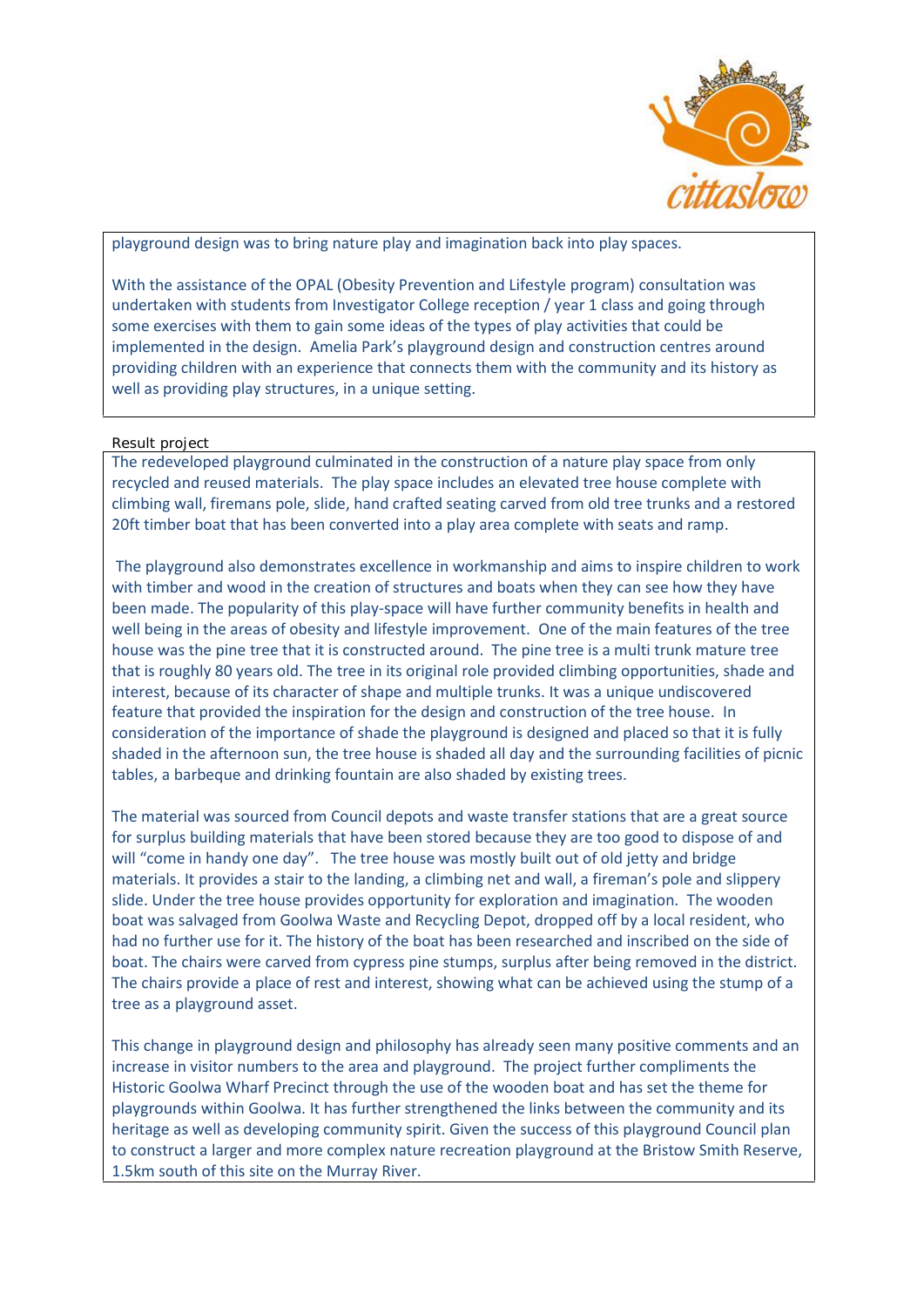

## Finance (costs and benefits)

An important facet of the project is its economic viability now and into the future. This playground was constructed for approximately \$60,000. A new modern playground that provided the same features as this could cost as much as \$120,000. Using local recycled material significantly reduced the cost of the playground. In addition to this similar to what would have been spent on a new modern type playground but used local materials and employed local people to construct the playground. This ensures better ownership and community connection to the project. The whole of life costing is an important indicator for playground managers given the increasing focus on Asset Management and financial sustainability. A modern steel and plastic modular playground of similar size has a life span of 15 years, a capital cost of \$150,000 and an annual depreciation cost of \$10,000. The new nature play, play space has a useful life of 50 years given that it is constructed of solid timber an annual cost of \$1,400. This is a saving of over \$400,000 in operating costs over the life of the nature play playground. Maintenance costs have also been reduced through less moving parts and the fact that only sections of timber will need to be replaced not specially manufactured parts that need to be freighted into the area from overseas or interstate. Timber does not rust or deteriorate like plastics and steel

#### Staff (time use and saving)

The construction and design of this project was undertaken by Council staff. The initial design and consultation process was significant it has been worthwhile in the outcome that has been delivered with over 500 hours going into the design and construction process.

The design and construction of the play space will significantly reduce the maintenance effort required by Council staff while still maintaining a interesting and fascinating play space for the youth of Alexandrina Council.

Nature play spaces have also been found to improve the social capital and well being of communities through increased activity and varying physical activities. This play space has also increased the connection the community has with the history of Goolwa being boats and the River Murray through the use of the wooden boat, historic materials that have a relationship with their community and improved sense of place and community.

#### Additional information (if necessarily)

Nature playgrounds are becoming the latest trend in cities across North America. Driven by statistics and research showing benefits ranging from lower vandalism and bullying, to higher IQs, better balance and agility, a reduction in obesity, this trend is continuing to grow.

The importance of playgrounds is not just about children using up energy and/or active play. It is a vital part of childhood that helps children develop physical strength, co-ordination and balance. It can also provide opportunities for children to learn and develop: